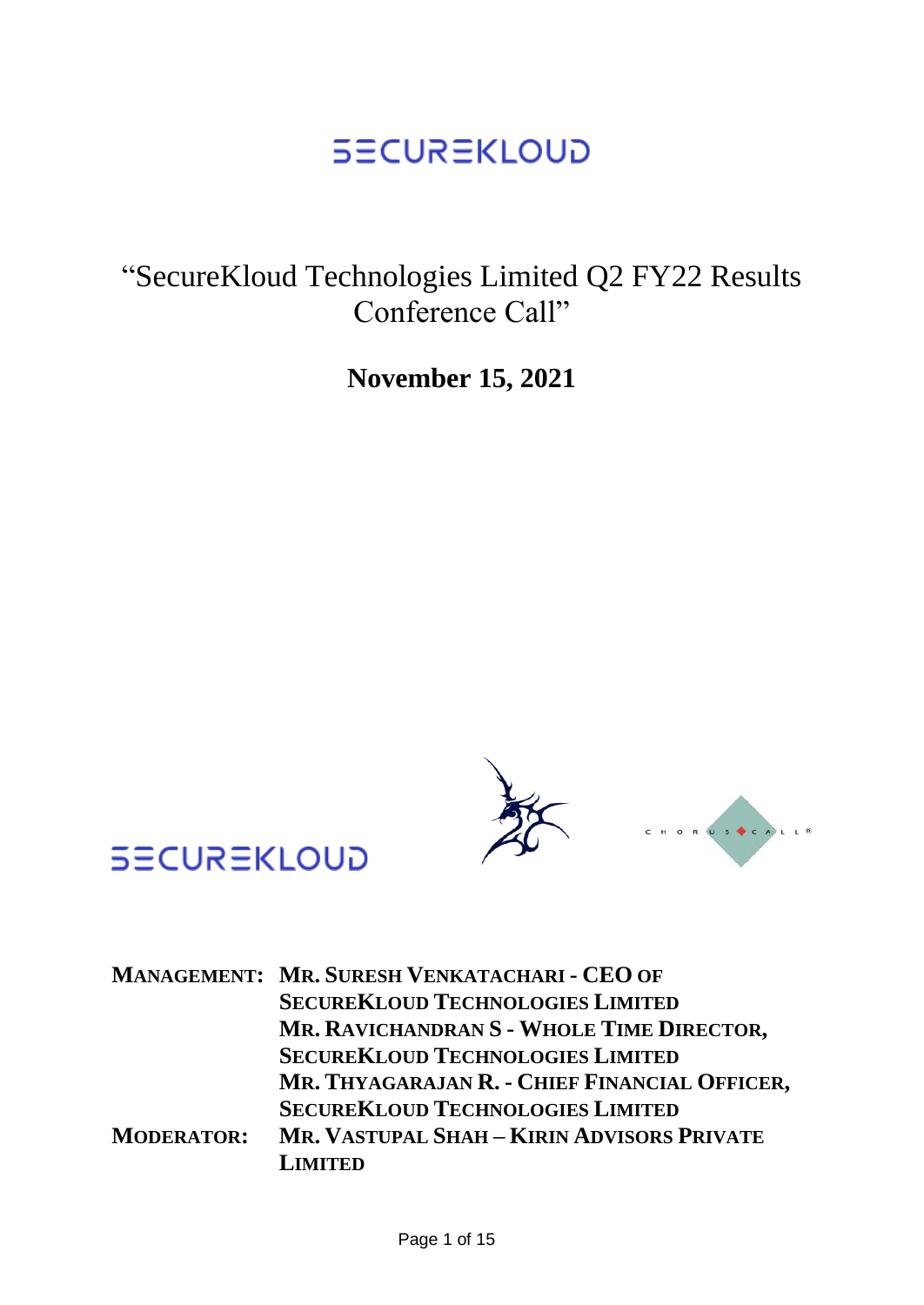**Moderator**: Ladies and gentlemen, good day and welcome to the Q2 FY22 Results Conference Call of SecureKloud Technologies Limited hosted by Kirin Advisors Private Limited.

> As a reminder, all participant lines will be in the listen-only mode, and there will be an opportunity for you to ask questions after the presentation concludes. Should you need assistance during the conference call, please signal the operator by pressing "\*" then "0" on your touchtone phone. Please note that this conference is being recorded.

> I now hand the conference over to Mr. Vastupal Shah from Kirin Advisors Private Limited. Thank you and over to you, sir.

- **Vastupal Shah:** Good afternoon everyone. I would like to welcome Mr. Suresh Venkatachari CEO of SecureKloud Technologies Limited, Mr. Ravichandran S - Whole Time Director of the Company, and Mr. Thyagarajan R. - Chief Financial Officer of the Company. Mr. Suresh, over to you, Sir.
- **Suresh Venkatachari:** Good afternoon, everyone. Thank you all for joining us on the Q2 Earnings Calls. I would thank all our employees, investors, stakeholders and partners, who have been our pillar of support through these years.

As promised to our investor and stakeholders, we listed our step-down subsidiary Healthcare Triangle (HCTI) on NASDAQ. This is a path-breaking moment in our corporate journey, as we are one among the five to six technology companies from India to list in the U.S. markets and testimony to the dedication and commitment demonstrated by the employees, the management, the Board of Directors.

I am also happy to share that your company has advancement to Google Cloud Premier Partner status, based on its success in building, deploying, and managing Google Cloud solutions for the regulated healthcare and life sciences organizations and building massive data analytics platforms on Google Cloud's highly scalable and reliable infrastructure. Our healthcare solution offerings are listed on Google Cloud Marketplace and enable Healthcare Triangle to offer a practical and cost-effective way for healthcare and life sciences organizations to deliver on the data strategy with a state-of-the-art AI, ML Advanced Analytics. With our size, we are the only one Company which has premier partnerships with both Amazon Web Services and Google Cloud and also Microsoft as a Gold Cloud Platform.

Our client acquisitions were strong across all revenue segments in this quarter with a clear shift from one-time to recurring revenue model. We expect our revenue growth acceleration and profit margin expansion in the coming two to three quarters. Even though our revenues are flat between the last two quarters, we are witnessing a strong pipeline and have filed nearly over \$8 million of annual revenues in Q3, which will be executed in the coming quarters. The revenue was flat mainly because we shifted from one-time to managed services and platform revenue model.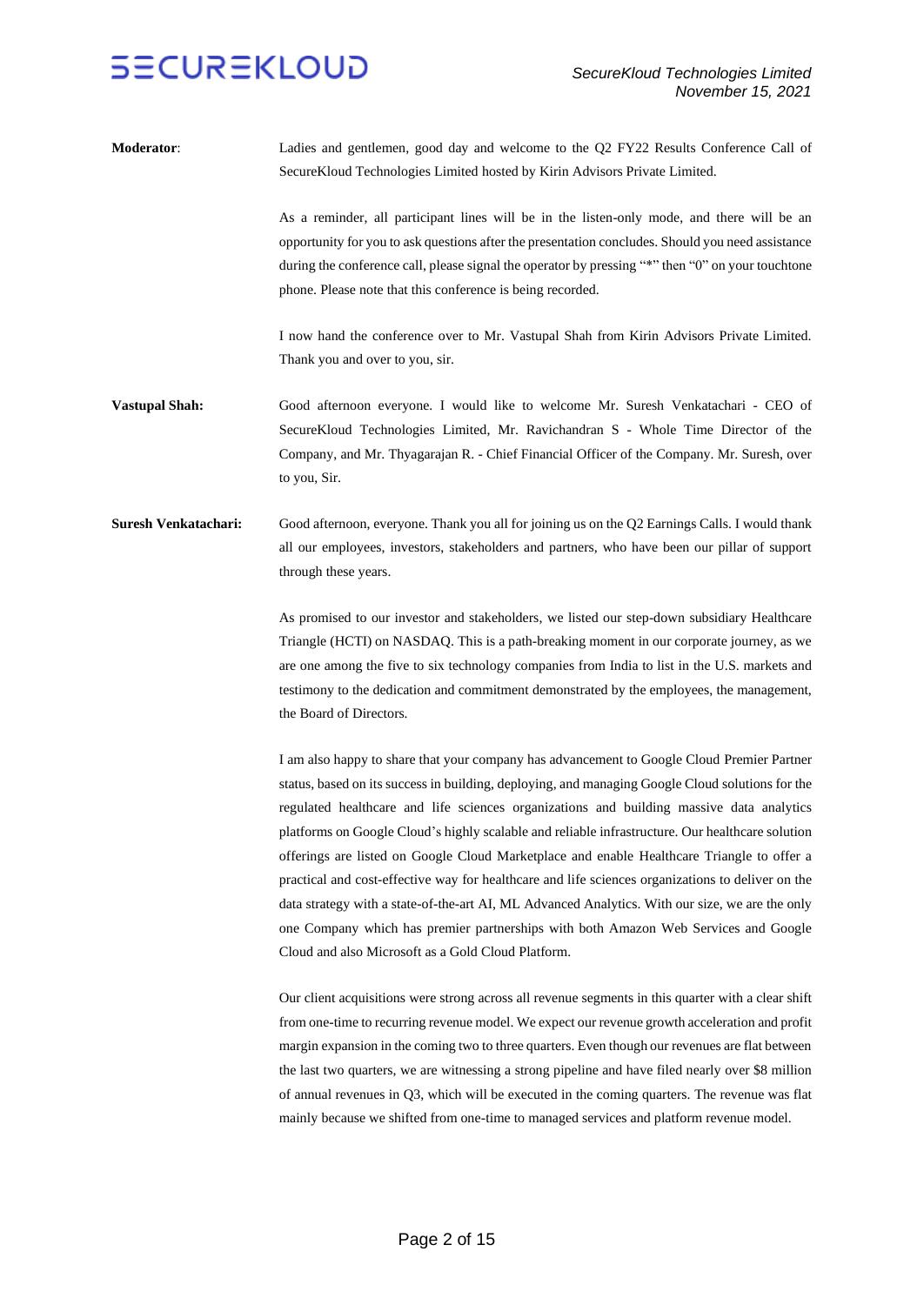

We continue to invest in ongoing talent development to build the workforce of the future, in research and innovation and intellectual property. Our aim is to build a sustainable and profitable business that will continue to create and deliver value for all our stakeholders in the long term. With our move to a simple customer centric operating model and as an organization, we can make substantial progress on our leadership transformation. I have maintained in our previous interaction, investing in high performance talent will be a critical success factor. We are invested in building a contemporary and diverse leadership team, including client-facing global account executives, and recently announced the hiring of VP for Client Success as well as VP for Cloud Technology delivery in the U.S. to be close to the customers.

Lastly, we have vaccinated 80% of our employees fully and 90% have received at least one dose. Fully vaccinated employees have started coming to work two to three times a week. We have invested in new corporate office in Chennai. And will be moving to the new location in the next couple of weeks. We are looking forward to start bringing all vaccinated employees back to the workplace towards the beginning of next calendar year.

On the note, let me hand over to Ravi, for his comments.

**S. Ravi Chandran:** Good afternoon, everyone. We laid out about 18 months ago the strategy of exclusive focus on platforms growing our recurring revenue and investing in high growth value-added business which is core to our philosophy. Today I am happy to share that we have been able to accomplish these by allowing our team to focus on our clients, simplify the operating model and reinforce our internal processes. We have redefined our ambition and focused on where we felt we wanted to work with our clients and be their partner in the transformation. And this is what we have been doing day after day successfully.

> Technology optimization has been an ongoing theme with many of our customers who are looking to free up resources and commit investment to support their digital transformation program. The scarcity of talent and the speed of transformation is fueling demand for over services across all industries. Our Cloud transformation adoption, business transformation continue to be the big drivers of growth. These multi-Cloud transformation journeys typically begin with cloud migration, application modernization and scale up to manage supporting. Through technology enabled business transformation, we have been playing an impactful role in helping enterprises realize their growth aspirations.

> The demand environment is strong, and it is likely to continue to be strong in the short to medium term. I would like to share with you some of the key highlights this quarter. All of our existing customers renewed their yearly contract with some of them moving to multiyear contract. Our flagship, Readable.ai is continuing to gain traction in the market with one more customer signing up for a pilot.

> Our Disaster Recovery as a Service and Meditech are gaining footholds with one of the customers signing up for a multiyear contract. Increased footprint in other verticals with a major U.S. logistics company signing up a multiyear Azure Managed Services contract. On the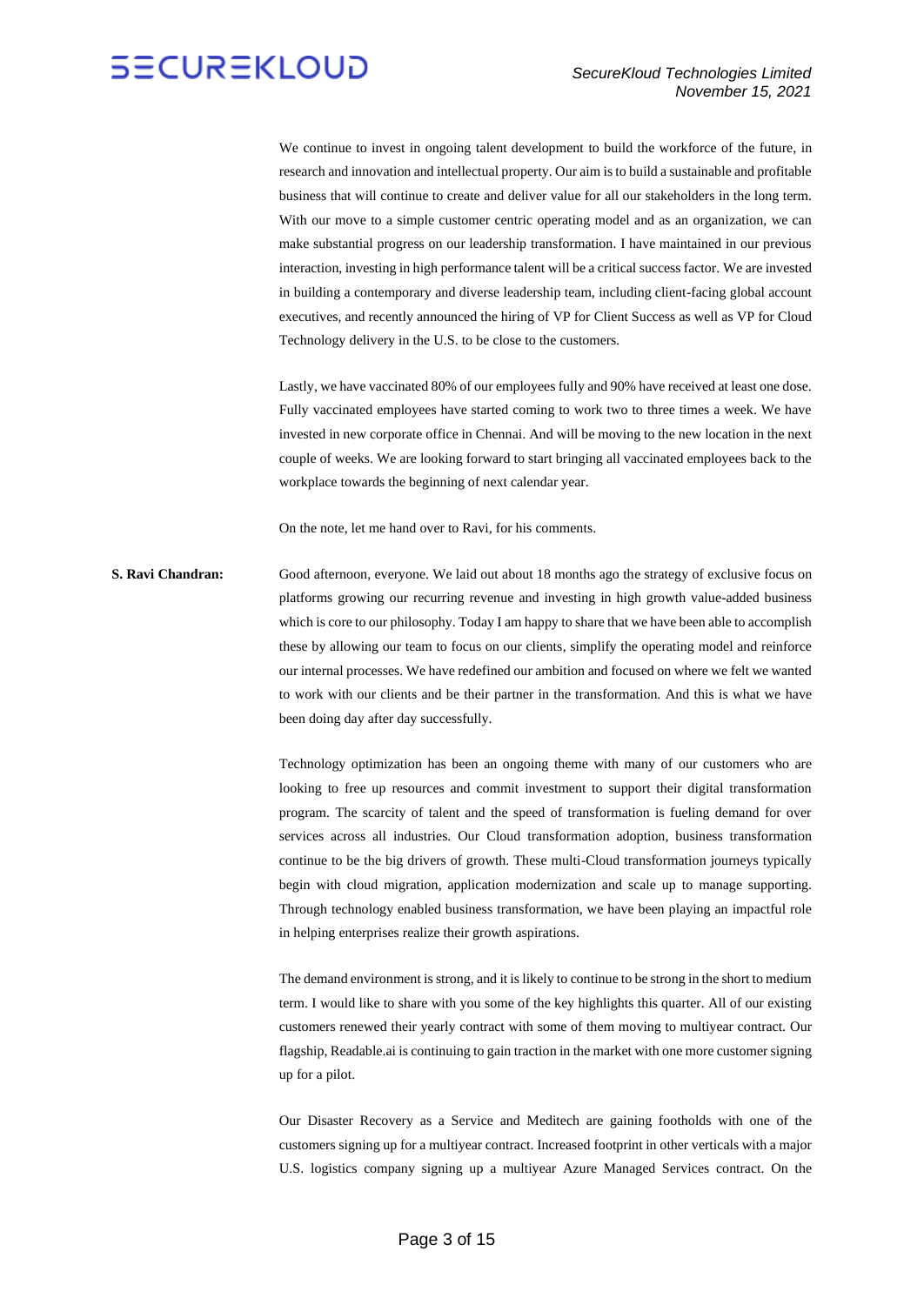Blockchain front we launched plug-and-play (BaaS) or Blockchain-as-a-Service platform on our Blockedge for automotive industry, the U.S. UK, Europe and India market. We partnered with MOBI a global automobile consortium for promoting and adopting our Blockedge as the preferred platform.

We are working on a track and trace pilot with one of the large pharma companies for ensuring supply chain efficiency, to stop counterfeit of drugs in the market. We are also working very closely with some of the statutory bodies and the Government in India both at the Centre and the State. And as we speak, we are part of a consortium for the Tamil Nadu Government for launching their patient population health record initiative.

From a partnership perspective, Suresh already talked about being a Premier Partner for GCP or Google. We have continued to have our Premier AWS status, Premier Partnership status renewed and our Gold partnership with Microsoft.

A leading Remote Patient Monitoring service provider leverage our DataEZ platform to offer continuous and personalized healthcare service to ageing population in the U.S. So, this is a very interesting service that we are providing through the leading hospital there. So, there is close to about 80 million people,in the age population category, and they need remote monitoring. And they are willing to spend some money while saving on travel and other things. So, we expect that market to be about \$2 billion and even if the infrastructure spend on that is likely to be about 3% to 4%. We are looking at a very huge addressable market for our services.

There is a buoyancy in the job market in India as you are all aware, and we are witnessing companies hiring at exorbitant salary hikes. However, we are disciplined on our hiring front and continue to invest in customer facing high impacting roles.

With that, let me hand over to Thyagarajan for his comments on the financials. Over to you, Thyagarajan.

**R. Thyagarajan:** Good afternoon friends, we reported the revenues of Rs. 87 crores in the quarter. This was lower compared to what we reported in Q2 FY21. In terms of the segments Life Science revenues decreased by Rs. 8.8 crores or 17%. Life Science came in at Rs. 43 crores for Q2, as compared to Rs. 52 crores for the previous quarter in FY20. Healthcare revenues increased by Rs. 2.1 crores and ICD revenues increased by Rs. 4.7 crores.

> The revenue drop as Suresh articulated earlier is mainly due to the shift in customers moving from a Software-as-a-Service one-time revenue to more of a recurring revenue, managed service and platform service. Our overall recurring revenues in the quarter came in at 39% as compared to 36.9% in Q1.

> If you recall, four, five quarters back we as an aspiration took a target to get to the recurring revenues for about 73% in the next three to four years. We are on target, I am happy to share that, from early 20s about four or five quarters back we have moved to close to 40% now. Our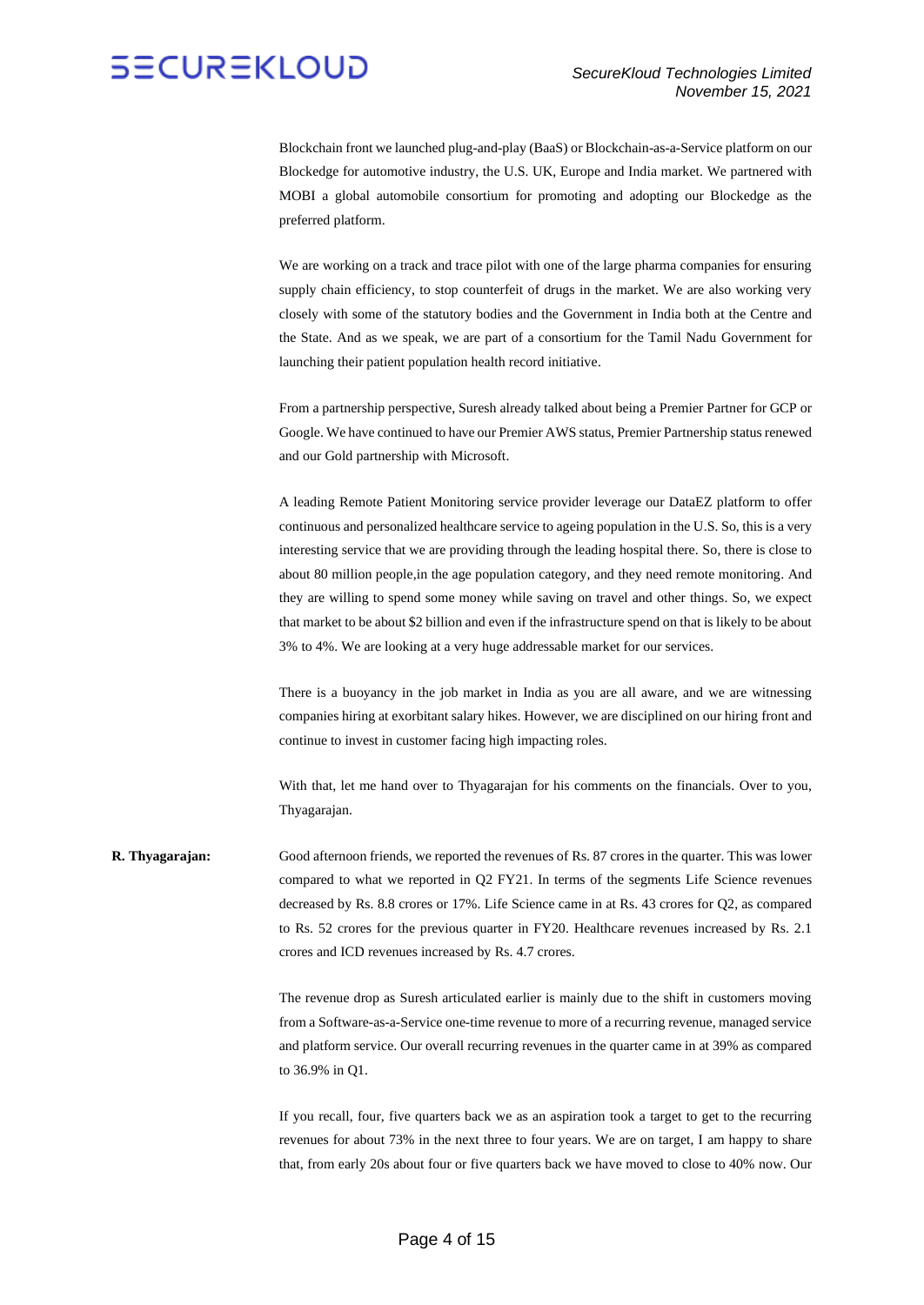belief is as we get more customers signing off on multiyear managed service contracts and platform contracts, our recurring revenues, as a percentage of overall revenues can inch up to about 70% over the next three to four years. This clearly shows that the growth has been encouraging and also demonstrates the progress that we are making towards achieving long term operating model.

In terms of the overall gross margins in Q2, our gross margins came in at 26.3%. This was majorly impacted due to high outsourcing costs in the U.S. Since the travel restrictions have continued through the year we anticipate the margins to be in the same range between 26% to 28% in the next quarter, which is the coming quarter, which is Q3. But over the next three to four quarters, we believe that the margins will inch up once we move more into the recurring and platform margins. So, our aspiration from a gross margin perspective is over the next three to four years, we will get close to about 50% gross margin for the overall business.

In terms of the overall OPEX, we reported Rs. 106 crores of OPEX in the quarter. The OPEX was mainly high due to the following reasons one, we incrementally committed to close to Rs. 9 crores in R&D investments. The R&D investments were mainly committed to make our SaaS platform list on the AWS and Google Marketplace. We have kind of peaked out our R&D spends. We expect the R&D to go down both in dollar terms as well as in percentage. And over the next two to three quarters, we think the R&D from a percentage will get to about 9% to 10% of revenues.

In the quarter, we also additionally committed Rs. 1.5 crores towards building a solid sales pipeline. Suresh mentioned about it, right, we have already seen close to \$8 million of new contract signed up in the quarter. And we anticipate revenue acceleration to happen in the next two to three quarters. As we continue to invest in sales and marketing.

There was also an additional one-time expense of Rs. 5 crores towards Stock-Based Compensation and ESOP and certain pre-IPO expenses in the step-down subsidiary HCTI. From an overall gross debt perspective, we were Rs. 140 crores in March '21 which has come to about Rs. 100 crores in October '21 on conversion of the notes we carried a debt of around Rs. 31 crores in March that has been converted, major portion of that has been converted to equity. We repaid Rs. 3 crores of the debt subsequent to customer, right. And also part paid one of the promoter loans in India. So, the cash provision of the company improved from Rs. 34 crores in March '21 to close to Rs. 70 crores in October '21. Therefore, the net debts got reduced from Rs. 105 crores in March to Rs. 30 crores, in October '21.

We are focused on repayment of the promoter loan. And we believe that over the next three to four quarters there will be a significant reduction in the overall interest cost of the company. With that I would like to open the floor for Q&A. Over to you, Vastupal.

**Moderator:** Thank you. Ladies and gentlemen, we will now begin with the Question-and-Answer session. The first question is from the line of Aniket Dogra from Centrum Broking. Please go ahead.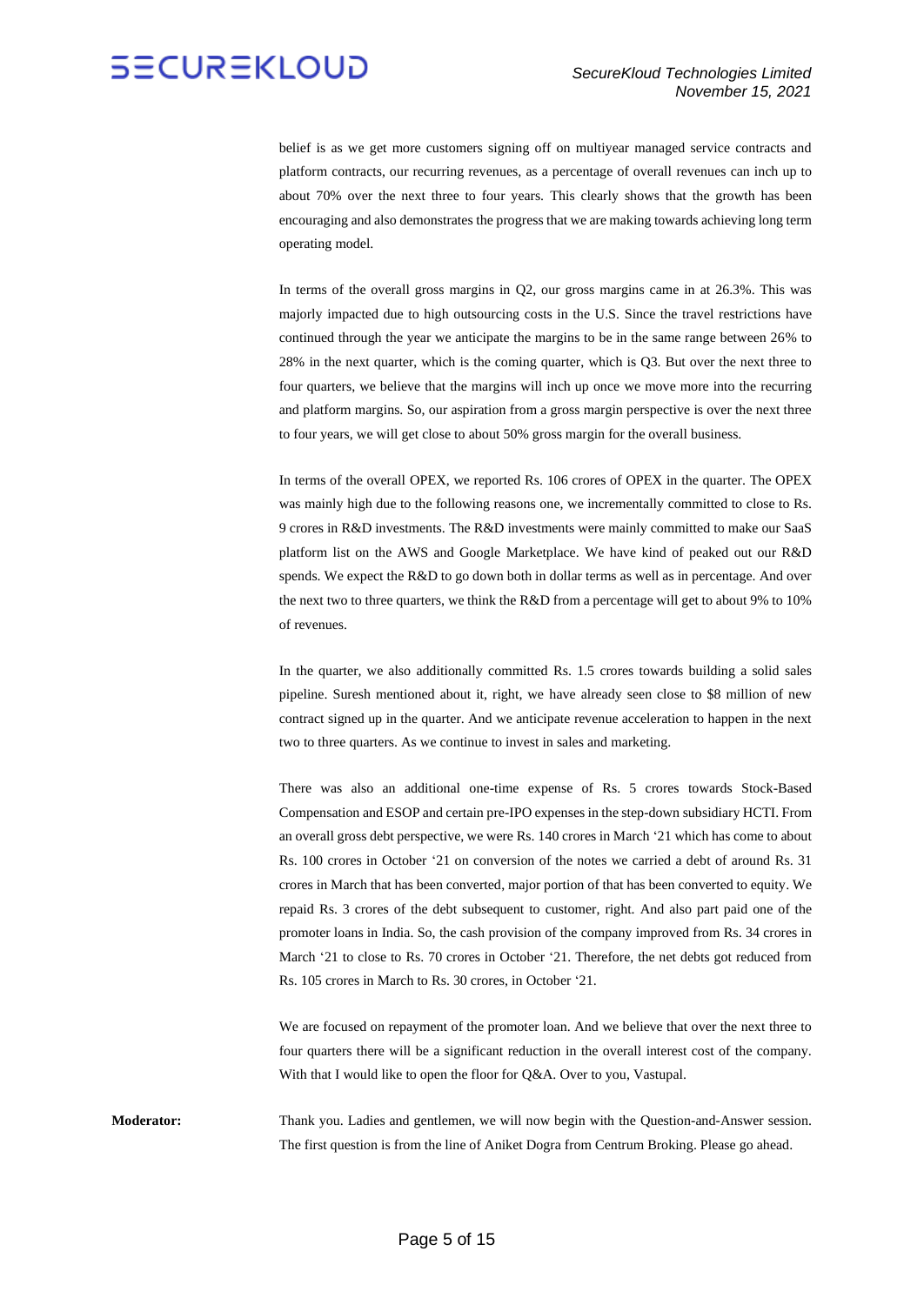- **Aniket Dogra:** Suresh, sir, I have a question for you. About two quarters back in the call, we mentioned that, the hospital revenues will start coming from the  $2<sup>nd</sup>$  Quarter onwards. But I think there has not been much significant progress on that. I was just wanting to know, when can we see some growth in revenue organically when can we see some growth in revenue coming, because expenditures are being remaining constant. We are not seeing revenue growth coming in to the company.
- **Suresh Venkatachari:** So, as we explained in our earlier speech, right. So, the healthcare hospital has been increasing, we see a significant increase in this quarter actually, that is actually Q3. Until the 40 days, we have already clocked \$8 million, out of that about close to \$4.2 million revenue from healthcare new orders we have signed. And we are seeing traction coming in, in terms of revenue.

The reason, the flat revenue, as you mentioned is because we are shifting from one-time into more recurring revenue. If you really look at it on the Healthcare Triangle, it used to be like a 23% recurring revenue two years back and now we are across about 55% revenue in recurring revenue. So, which is basically multiyear contracts.

When you change your revenue model from one-time to recurring revenue, because one-time revenue, we sign a big order and executed on a time and material basis or a fixed price. When we do recurring revenue, the entire revenue sum up by over a period of time. But you will be seeing a growth. We also believe in the next two to three quarters, you will see a steep increase because we have already invested substantially. And with the listing is over now, it would help us to grow more organically, revenues actually.

- **Aniket Dogra:** Another thing on the investments on the platform side, I presume like in the presentation, it was mentioned that now, the R&D expenses have been peaked now and we can see further reduction to around 8% to 9% of revenue kind of levels. So, that was mentioned in the presentation. So, when can we see this drop coming, would it be gradual or be from next quarter onward this 10% R&D.
- **Suresh Venkatachari:** Yes, so that 8% to 10% will happen by, not later than I think by Q1, 2022. But you will see this from the peak, actually even this quarter, it would be reduced and also next quarter, it will substantially go down, because this is the peak because we have done all the platforms are now put in the marketplace. That's what you see that peak, it's basically a conversion of an entire into SaaS model.

Our goal is to be always kept under 8% to 9% of the revenue. So, which means actually two things you have to look at it 1) Our revenue will grow substantially higher compared to the current quarters. 2) And we will control the R&D expenditure between 8% to 10%, that's what even our next year Annual Operating Plan we are working on, because in the U.S., we do a Jan to December Annual Operating Plan for Healthcare Triangle and everything we are keeping in the bucket of 8% to 10%.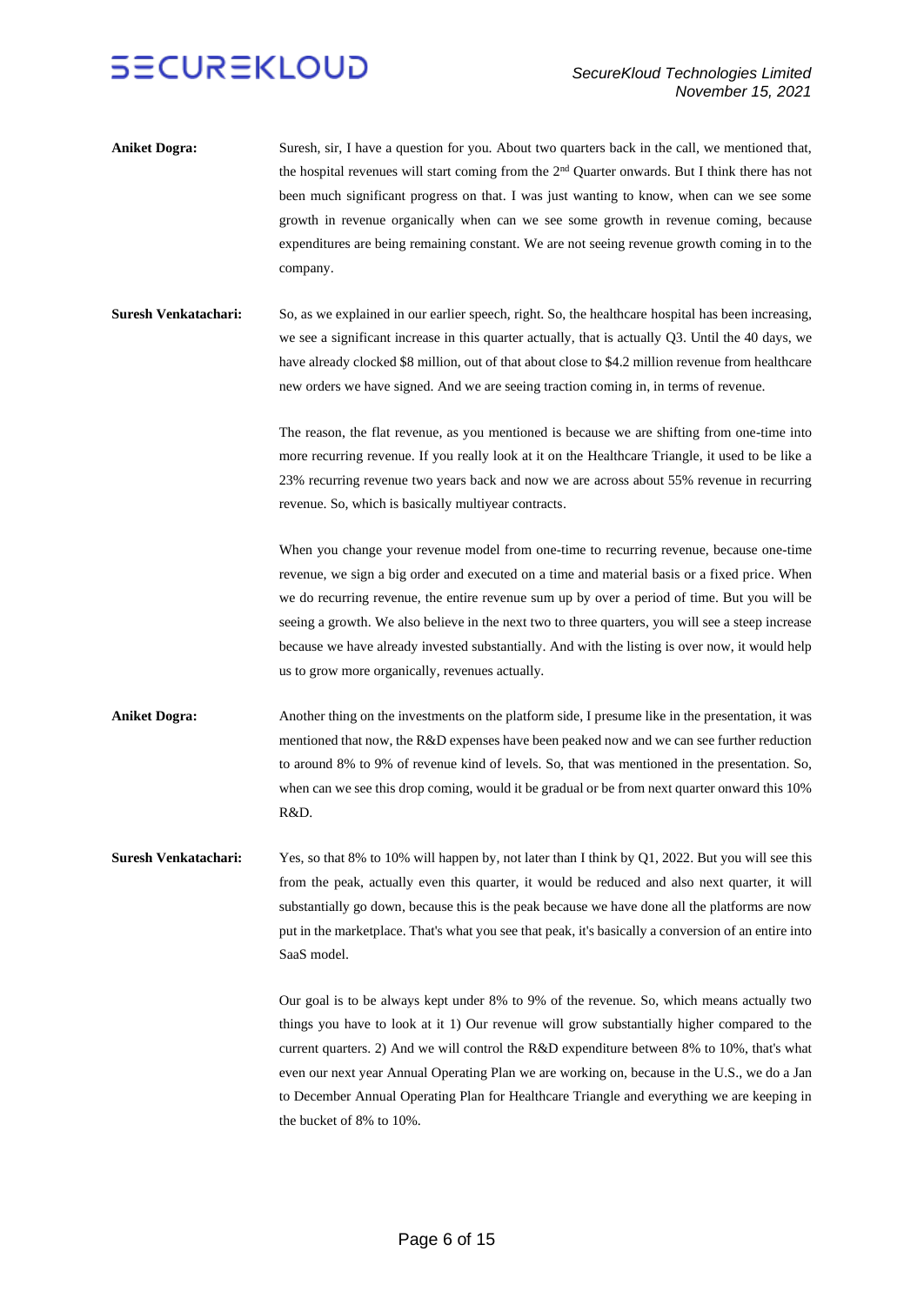- **Aniket Dogra:** Can you please correct me if I am wrong, sir, so, what happens is that R&D expenses will gradually come down, revenues will gradually start going up and the margins will increase because there will not be much significant investment in R&D. So, cost structure will remain the same so if revenue goes up, market starts going up. Am I right? Am I thinking correctly?
- **Suresh Venkatachari:** You have understood correctly.

**Aniket Dogra:** Can you throw some more light on your Blockchain business as in any new orders coming from that or any significant new orders from the other non-Blockchain business?

**Suresh Venkatachari:** So, on the Blockchain side we are already kind of part of a consortium with one of the automobile, MOBI. And we have started executing POCs. And we are also strengthening our Blockchain team. In fact, we will be making an announcement, we are hiring a senior leader to our Blockchain team. So, we are seeing a traction.

> And as Ravi mentioned, there are also a lot of opportunities currently we are pursuing with both Indian and U.S. Government as well, on the Blockchain initiatives. So, Blockchain is the growth angle where we anticipate, it's going to be our next level of growth will happen. But again, Blockchain will not be bringing in significant revenue immediately right, because evenly if you really look at a lot of global Blockchain solutions company the revenues are less than \$10 to \$15 million revenue scale actually. But however, it will increase over a period of time in the Blockchain. But Blockchain will be a very anchor solution for our business and when we land in the government business, it will be very sizable contract very large contracts what we are envisioning in both in the U.S. as well as an Indian Government.

> And non-Blockchain orders we got couple of orders this quarter actually. We are expanding lot of ICT opportunities and the Blockchain is really not only looking at healthcare, it is also looking at automobile supply chain industry.

Aniket Dogra: Still our TCV is around Rs. 350 crores approximately or it has reduced or something, total contract value?

**Suresh Venkatachari:** It has been increased, it is constantly increasing because the only thing is right, the contract value because we are recognizing over a period of time, it's recognizing over multiple quarters.

**Aniket Dogra:** So, it keeps on coming down, but it keeps on going up because new contracts keep coming in. So, it is around Rs. 350 crore to Rs 370 crore approximately.

**Suresh Venkatachari:** Yes, actually, if you really look at it this quarter, that's what we mentioned, right. Within the 40 days, we signed additional \$8 million business, which is approximately close to Rs. 50 crores or Rs. 55 crores business, which will be recognized over multiple quarters.

**Aniket Dogra:** So, Mr. Thyagarajan another question for you. I have seen that in the balance sheet actually, goodwill still stands at around Rs. 128 crores. So, assuming that the policy of writing off goodwill is there, so, how many quarters it will take actually to write this down or because I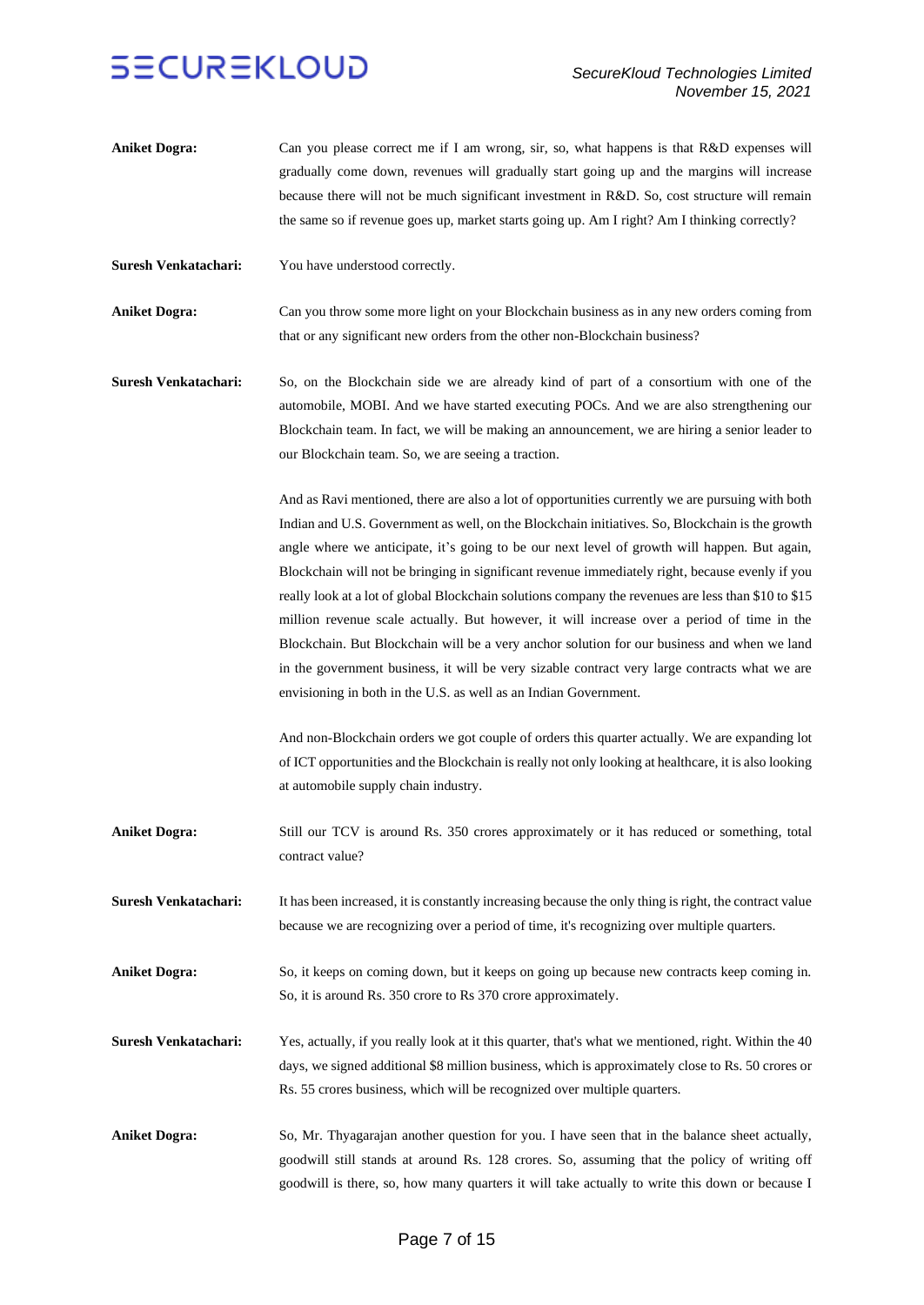think the investment in R&D is over, or not over exactly, I will say, but it has been peak. So, I presume that most of it will be written down over coming quarters. Am I correct? So, I was wondering that, what can we assume in terms of every quarter write-off on the goodwill side?

**R Thyagarajan:** So, two things, Aniket. One is the goodwill that is there in the balance sheet is goodwill that we acquired through acquisition of a couple of the subsidiaries Cornerstone and a few other subsidiaries in SecureKloud Inc. right, this has nothing to do with our R&D. So, all the platform development, R&D is actually charged to the P&L.

> So, I thought you were asking, are we going to test for requirement, yes, goodwill testing will be done at the end of every year. So, since, majority of the goodwill that we are carrying, the book is relating to the HCTI's acquisition of Cornerstone, it will stand yet right now. So, there isn't going to be any impairment of goodwill anticipated in the next six to eight months. But, we will look at it maybe over the next, three to four quarters if there is a need for an impairment testing to be done. But what I can assure you is, it's not going to, it's a non-cash item, it's just a balance sheet moment, right, which will flow through the P&L, but yet, it's nothing to do with operations.

**Aniket Dogra:** Now that we are debt free, so any plans of giving dividend or any changes in the dividend policy?

**R. Thyagarajan:** I think, we have mentioned this many times, that first and foremost, we want to reduce the debt. We currently have close to Rs. 40 crore to Rs. 45 crores of the promoter debt in the India standalone balance sheet. Over the next three to four quarters, it is stated objective that we will reduce it completely. And you will already start seeing the interest cost coming down in the standalone P&L. You know the dividend if any can be declared only through the standalone profits.

> The first objective is one reduce the debt in addition to that, Ravi and team are already focusing on growing the India business. Ravi briefly spoke about Government opportunities in India. In addition to that, we are looking at geographical expansion in the Middle East and Asia Pacific market. So, this next two to three years, the plan is to grow India substantially from the current \$5.5 million to \$6 million of revenue, we think we can achieve \$20 million to \$30 million in the next two to three years. Once that is done, added to that the reduction of debt, India, we will start throwing a lot of cash back into the balance sheet. So, that will be the time to start paying dividend. I don't have a timeframe of it, but you are right the objective is one become debt free, reduce the interest costs that we are paying to banks and others right now, and then use the money to start repaying shareholders.

**Aniket Dogra:** Mr. Thyagarajan, if I am thinking correctly. What will be the inflection point of the recurring business and cash flows, because what I think is that, now that we are nearing 40%, what will be the threshold where the revenue start growing at a higher rate and company starts generating cash at what threshold will be that recurring revenue percentage?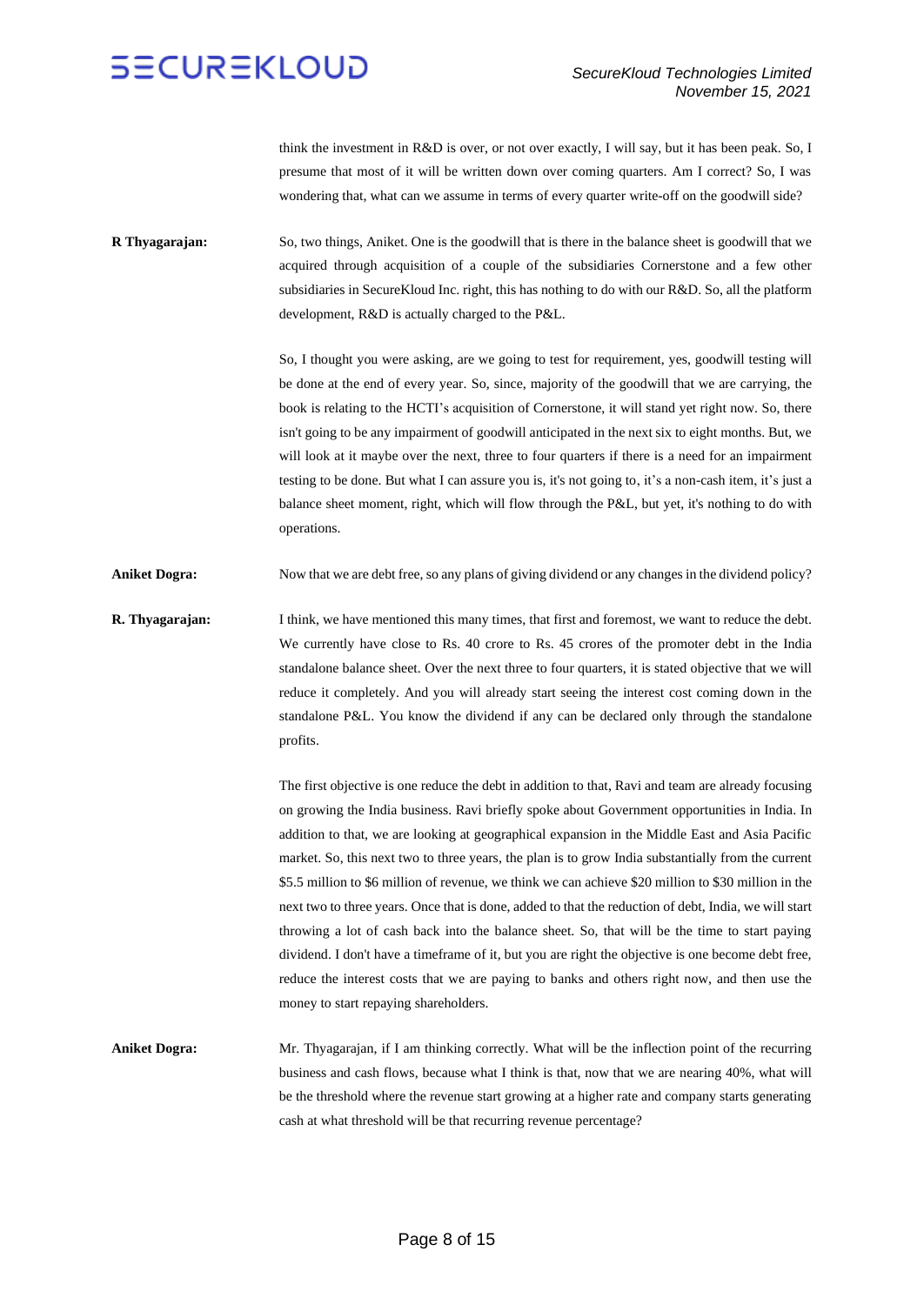**R. Thyagarajan:** So, I think, this question, let me break it into two parts, one, what is the mix of revenue because the recurring revenue, the revenue mix is also equally important. I think, see, if you look at the R&D spends why did we say we don't, we are not going to spend any incremental R&D going forward, Rs. 18 crores what is the maximum we have already committed. As the R&D and the platform start paying, platforms typically come with a significantly high gross margins. So, if you look at the margin mix, our software services typically are in the early 20s, managed services, early 30s and platform as of now is about 60%.

> So, our objective is to drive platform revenues, because the current gross margin mix of 26.3% I spoke about earlier. We think, with the incremental, managed services and platform business, this can inch up to about 35% in the next three to four quarters, and then eventually get to about 50% in the next three to four years. So, you can work the math backwards, the gross margin mix of 50% and a standard OPEX of about 30% which is what software companies of our size and revenue and rate are at. So, we are estimating an EBITDA margin of around 20% and then with the very little debt in the books or practically zero debt, we will have a significant margin expansion going into PBT, and that is the time when we will start paying dividends. The inflection point for that would be anywhere between 18 to 24 months.

- **Moderator:** Thank you. The next question is from the line of Milind Trivedi, an individual investor. Please go ahead.
- **Milind Trivedi:** My question is with respect to, there was a mentioned in investor presentation that because of HCTI IPO the debt has been reduced by Rs. 100 crores. So, when I was going through the prospectus of IPO of HCTI, it was mentioned, it's a debt free company. So, I am just wondering, can we use a fundraise base for HCTI to pay the debt of SecureKloud, don't we require approval from their shareholders?
- **R. Thyagarajan:** Just let me reiterate, HCTI is a debt free company, but HCTI receives services from SecureKloud Inc. and internally Indian employees are working on HCTI projects. So, the AR that India needs to receive has been received from HCTI, we work on a transfer price from India when engineering folks work on HCTI projects we bill them at cost plus margin. So, that AR is being settled like any other commercial transaction between two entities. So, this is an arm's length transaction that is perfectly allowed. The debt retirement has happened in the standalone India books whilst the AR which is in the standalone India books has been paid for a commercial entity. It's a perfectly accepted legal transactions.
- **Milind Trivedi:** I have one concern or I would say since last two years though we have changed our revenue model. I can see the revenue has been flat, like if you see March '20 and '21, we have seen around Rs. 350 crores of revenue. But our sales and marketing team has increased by, I think it's almost doubled in March '21. So, that makes me to think that our products are not solving customer's problems. So, is it kind of any insight can you provide, like have we done any market research so that, like we ensure we enhance work product that will solve customer's problems. And how much, like confident our sales teams and management is there in future, there will be increase in the revenue?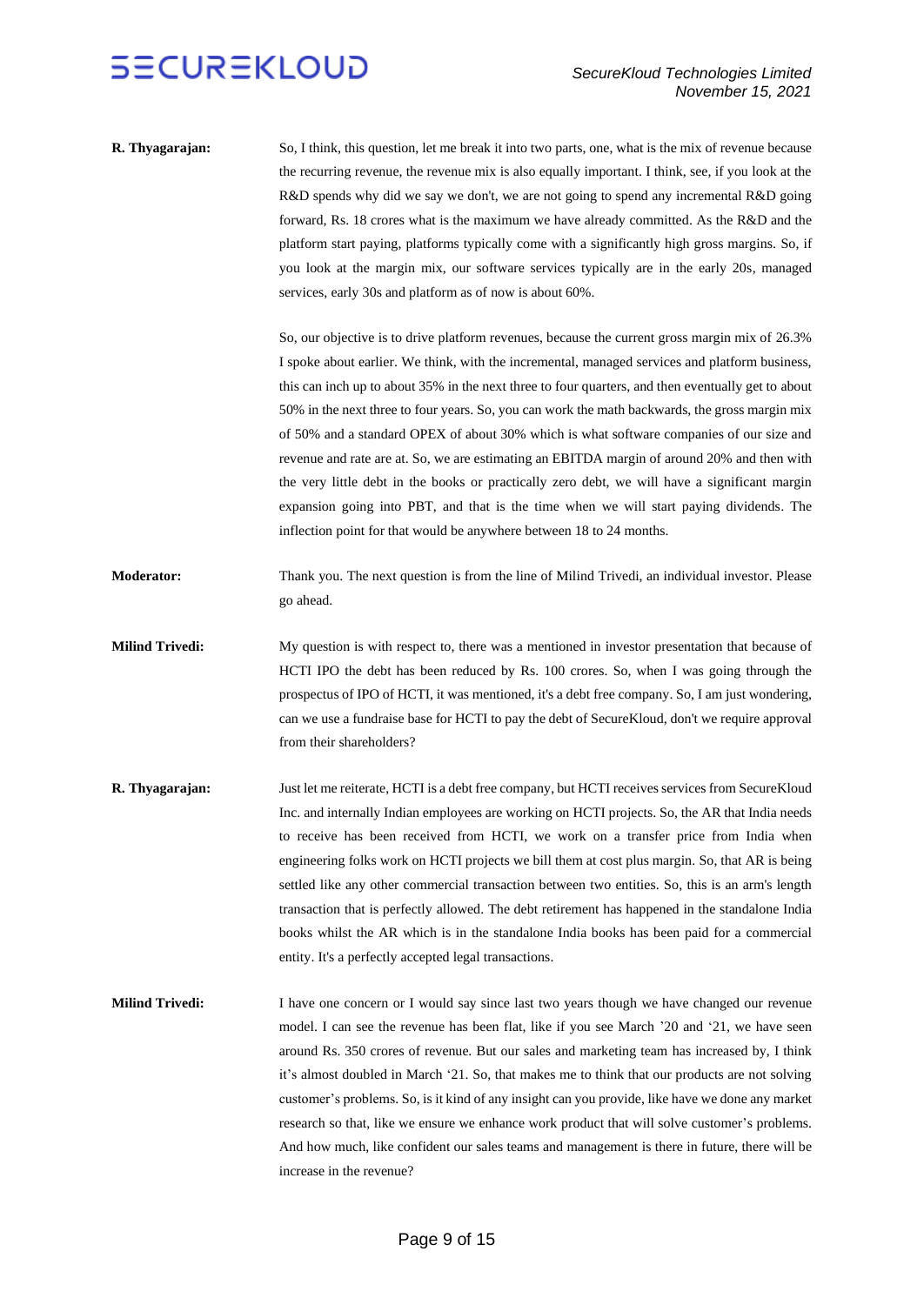**Suresh Venkatachari:** I think we explained to you very clearly, Milind, revenue shift from software services into a recurring revenue model. So, if you really look at it our overall SecureKloud recurring revenue is now around 40%, compared to 10%, few years back. So, when you recognize it is not about, see we are winning our business, if you really look at it, our segment of revenue, we are winning revenues in the managed services, and in the platform services, which are actually what we have invested in R&D and everything.

> I understand your concern that the revenues are pretty flat, that's what we also mentioned. You will see the revenue growth, acceleration will be happening because when you change the revenue, actually, it will dip significantly from a one-time because one-time contracts will execute within a limited period of months whereas now the contracts are executed over a multiyear. So, it gives us a number one big advantage is the stickiness with the customer. It is no more like short term contracts.

> The second thing, it's a multiyear contract where we are able to upsell and cross-sell. So, that is what it is happening now in our overall growth plans. We are beginning to see good traction, and we would able to see our revenue growth in the next two to three quarters as we mentioned. And that is our benchmark what we have kept. We have hired a good number of sales people over the last 18 months. Obviously, the sales people, it's a lot of trial and error, you would see it is not all the salespeople will produce the best results. But however, we are training them and putting them into because some of them are producing exceptional results, some of them are in the difficult, basically they are trying to understand our offering and solution and sell. So, we are constantly improving our sales and marketing.

> And recently we partnered with AWS and IDG on a DataEZ campaign. So, we generated about 270 leads out of that from Europe or North America, which is a new opportunities for us potentially for a DataEZ opportunity. So, the conversion will take a time. And it's the enterprise sales cycles are typically between six to nine months or 12 months; it is not a smaller sales cycle. And as we now deploy our platforms in the marketplace, the sales cycle will be considerably reduced maybe a three months period so because they can able to subscribe automatically. So, with that I think, Milind things will improve. We understand your concern, we appreciate your concern. And you will see an improvement happen over a period of time. Thank you.

**Milind Trivedi:** And last question I have is, what will we be like what is our revenue split in the geographical wise, so how much is coming from U.S.? How much from APEC and how much for India ?

**Suresh Venkatachari:** Currently our revenues are majority 90% of the revenue coming from the U.S., because of the COVID we couldn't able to expand significantly in other markets. Now the COVID is getting controlled, we will be expanding into APEC as well as in Europe market. In Europe, we are working out a couple of major deals, opportunities along with the AWS on Meditech right now.

**Moderator:** Thank you. The next question is from the line of Amit Agarwal, an individual investor. Please go ahead.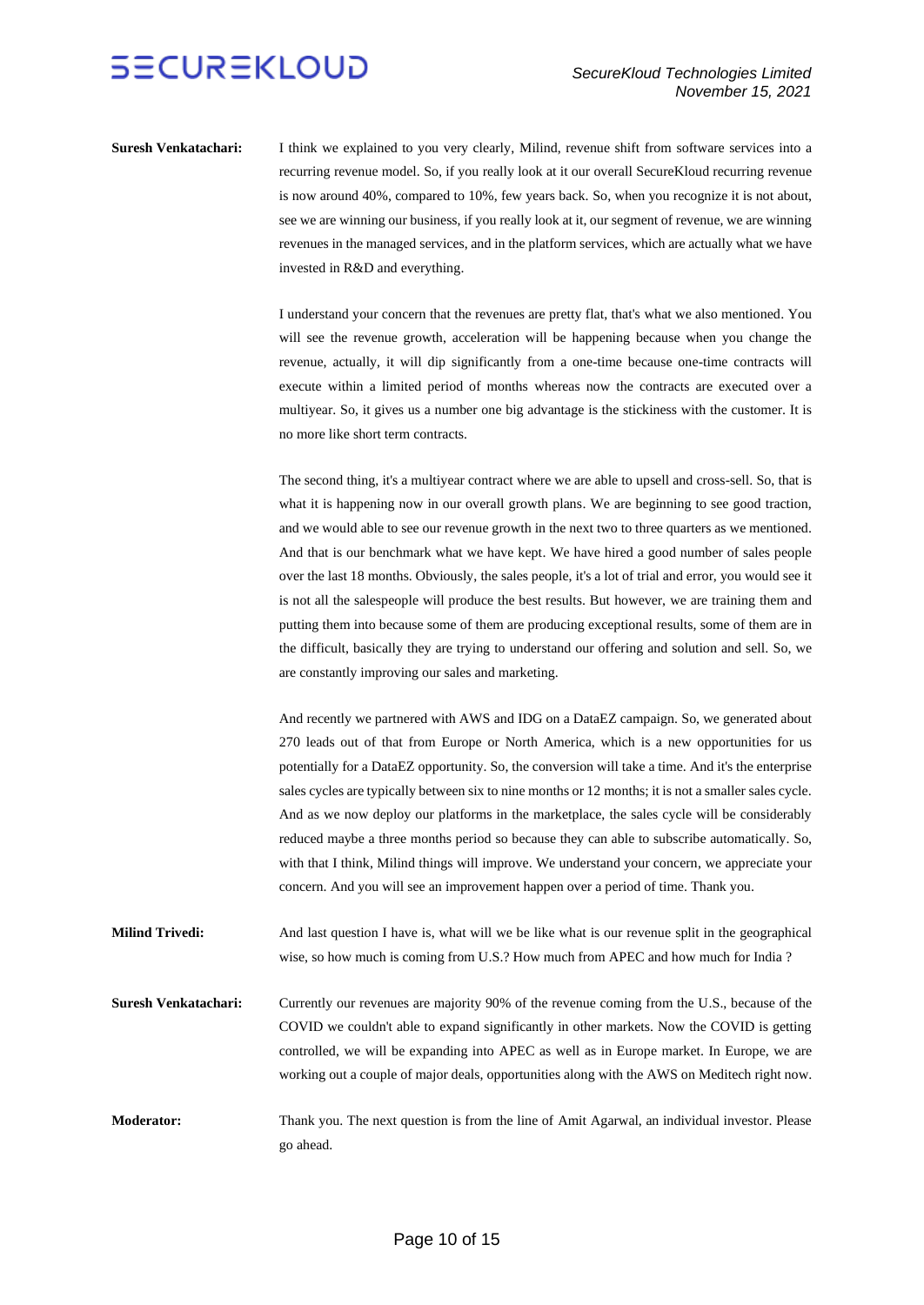Amit Agarwal: So, because the NASDAQ IPO hasn't gone too well, initially, we were thinking of reason Rs. 350 crore and we ended up raising Rs. 100 crores. So, what is the future expectation for the further private placement from Blockedge ?

**Suresh Venkatachari:** Okay, so let me let me clarify on the Healthcare Triangle. Yes, we were originally planning to raise about \$20 to \$25 million, which includes paying off convertible notes. But actually, what we do this because our convertible shareholders are converted to equity, we have done about a \$13 million, we still have a \$2 million Greenshoe, \$15 million plus about \$4 million, \$19 million overall we have got. So, that is sufficient because we do not want to do a dilution at this early stage. So, that's the reason we have reduced that actually. And we will raise the money further if required, because there is a lot of, being a different NASDAQ, which is very, very big advantageous stuff, ability to for us to do a further fundraise or debt combination, it is much more easier in the U.S. market at a very cost effective. So, we want to have a lesser dilution, that's the reason we have done.

> Coming to Blockedge, we are in the process of raising capital for Blockedge actually separately. Blockedge is a Blockchain is one of the very hot market at this time and it has the potential even to scale to a billion-dollar opportunity market size, right everywhere you are seeing there is large traction. And our platforms are very key further and we are seeing a good amount of customer opportunities, the dialogues what we do, it is not that we have win major contracts, but some of the POCs, Proof of Concept happening, pilots happening and lot of inquiries are coming in where we see a huge traction is happening. And with the sufficient funds raise in the private market now, if we get a convertible note model we are going to raise initially for the Blockedge and later go into the IPO model. So, really looking at Blockedge will accelerate and again Healthcare Triangle will accelerate and you will see traction --

- Amit Agarwal: That's okay, but do you expect anything in the immediate future. Like the shareholders have already given approval for the further raising of the money in the new companies, Blockedge and SecureKloud USA.
- **Suresh Venkatachari:** Correct, you will be seeing some action in the Blockedge soon. Yes, that's right. We are working on it right now.
- **Amit Agarwal:** The next three months do you hope to do some closing of the placement.

**Suresh Venkatachari:** I cannot commit the timeframe, but we are now restructuring the capital structure and putting the term sheet documents and everything.

- Amit Agarwal: My second question is regarding; my observation has been that the all the peer companies have apply for patents or they are already holding some patents for their products. But our company keeps, there is no mention about the patents we hold or we are applying for any patents.
- **Suresh Venkatachari:** SecureKloud currently has a patent, actually, we have a patent on our MISP platform, which is the integration between all the multi-identity domain platform we have. But we are the pipelines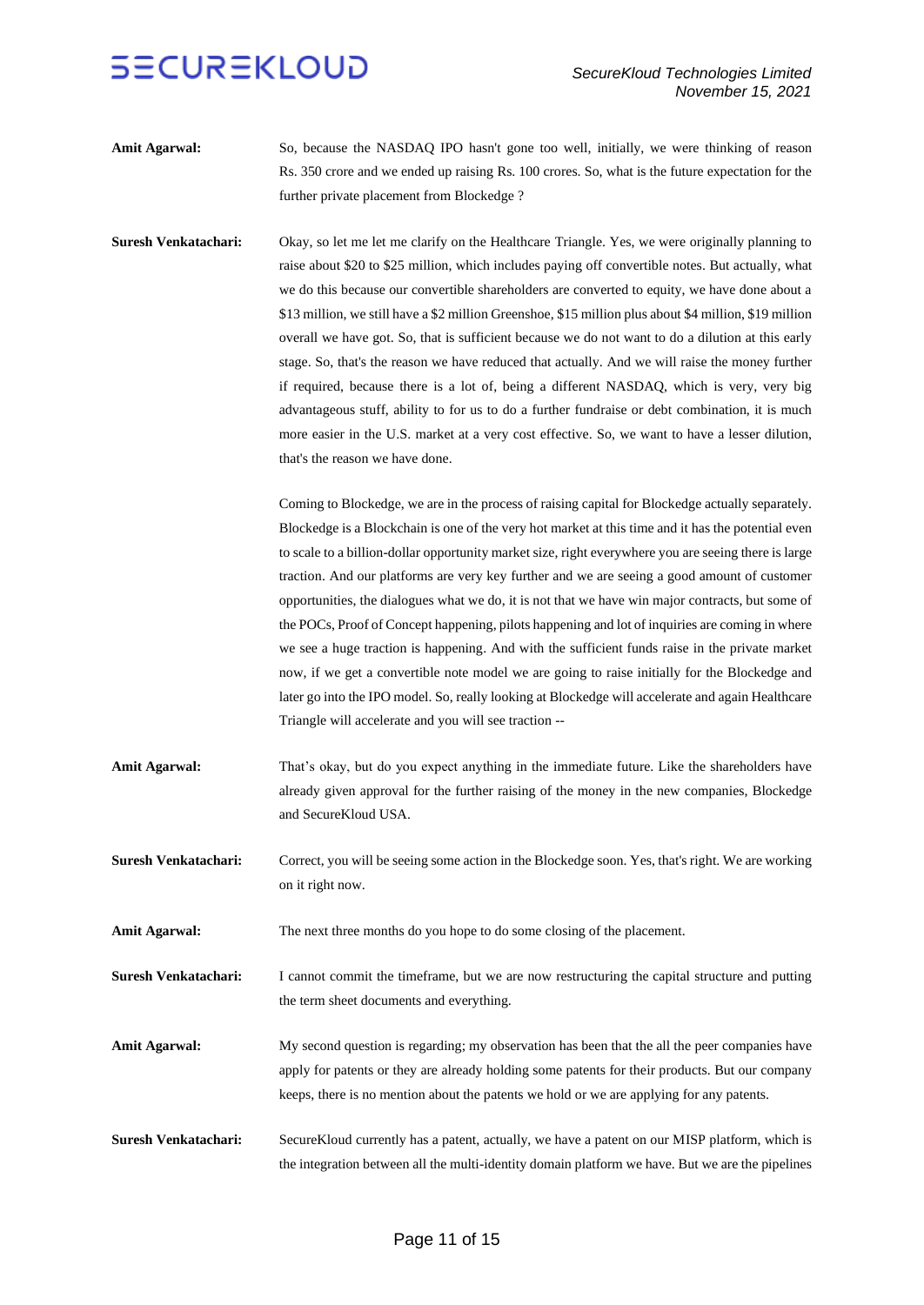to build, see basically the platform, any patent would take about at least three to five years for adding the things. So, we are constantly looking at different solutions to be patented. For the Blockchain we are currently considering one kind of work patent actually. And again on the DataEZ we are looking at another patent. So, these are two patents we are currently in the progress.

- **Amit Agarwal:** But right now we are not holding any patent right from, right.
- **Suresh Venkatachari:** No we have only one pattern currently under SecureKloud.
- Amit Agarwal: And my last question is regarding Blockchain. As of now how many deals we have, and what is ticket size of each Blockchain project right now?

**Suresh Venkatachari:** We have about currently three to four POCs are going on, which could be a very large transaction driven model currently. We do not have any large contracts at this stage.

**Amit Agarwal:** Not even minor ones, the small one which we are already executing?

- Suresh Venkatachari: No, of course small contacts we have a revenue stream coming in, right we are close to about \$2 million revenue stream in the Blockedge.
- Amit Agarwal: Per quarter or that is in the annual thing?
- **Suresh Venkatachari:** Annual.
- **Amit Agarwal:** My last question is regarding Readable.ai, how many clients we have in that project and what is the ticket size for the particular product?
- **Suresh Venkatachari:** Basically it is the volume transaction, see typical small customers will have over 20,000 records and large customers will have over 200,000 patient records coming in a month. It's based on the volume and pricing, I can't disclose the pricing on openly in the customer here. So, we have about a three customers and about nine pilots.
- Amit Agarwal: So, like, do you think it is a viable product?
- **Suresh Venkatachari:** Yes, it is, it can scale right now, it started scaling up because Readable.ai is now fully deployed in Google and it is started working, very well. And we integrated with multiple EHRs right now. So, it is enhancing, the opportunities are enhancing. The volumes are coming and a very important thing, I do not know, Readable.ai today address from a normal valuable thing of about 70% odd percentage accuracy to now over 90% to 95% accuracy model what we are arriving. And it is supporting various different formats. And what happened is we are also learning, deploying a different hospital to hospital, the model for enhancing significantly, actually our model gets matured the data model. What we mean is that it's all driven by Artificial Intelligence, Machine Learning technology, right as the model gets matured, system learns by itself. So, then we can able to handle even a very large group medical records. And if you really look at it still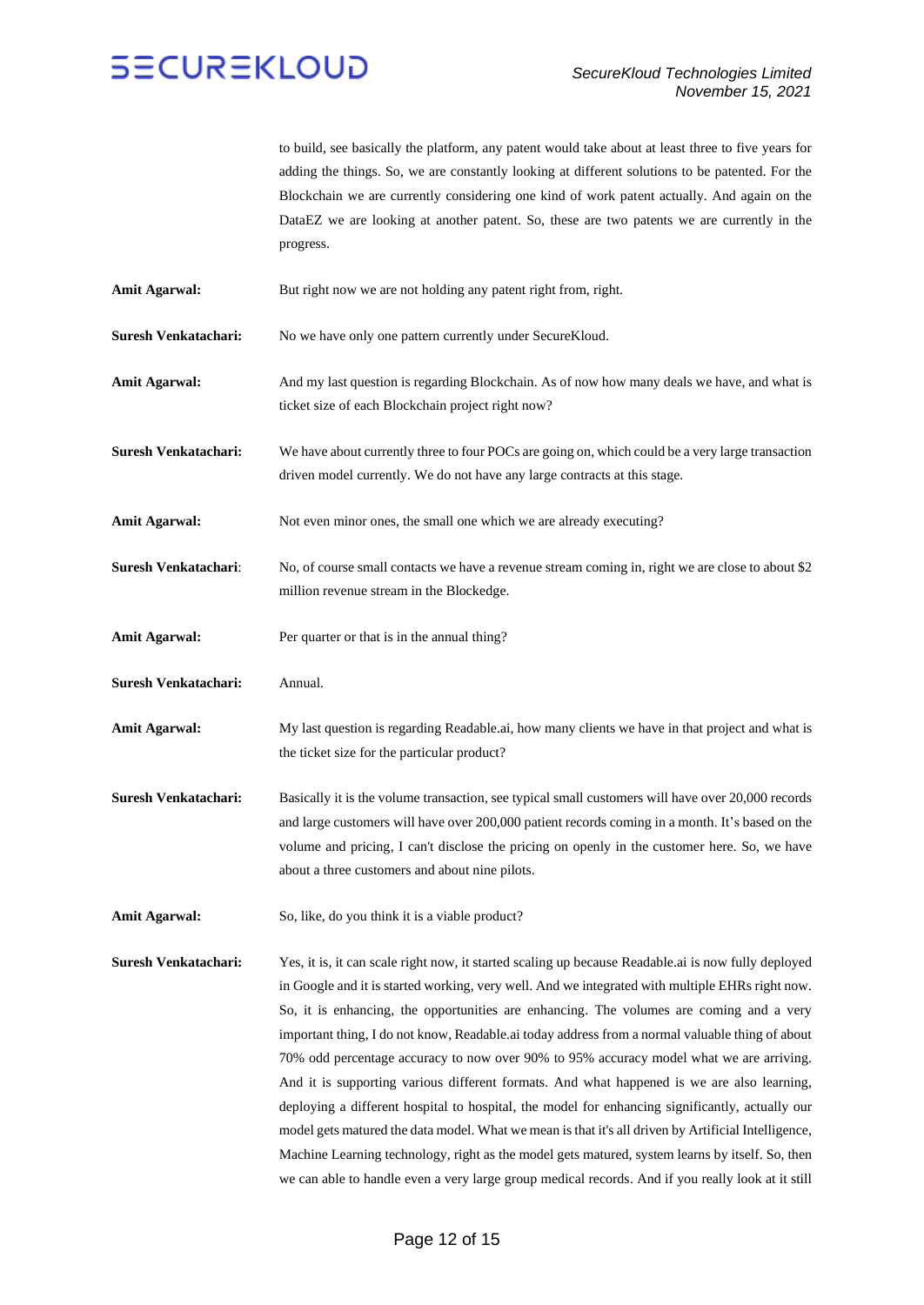a significant amount of patient records are coming in a piece of paper today. And we are seeing the Readable.ai application can be even deployed in other industries also that there is a lot of manual paperwork is there actually. We are seeing an opportunity. But as the model reach the different things it learns by itself and do. So, we are seeing a lot of inquiry coming in Readable.ai right now.

- Amit Agarwal: My question is regarding if the client is interested in the Readable.ai, do we need our people to execute the product for the client or we can just download the product and technical terms be like, because anything, which is automatic and scalable, otherwise we need our team to push the sales?
- **Suresh Venkatachari:** No, there is a two things you have to understand, Readable.ai does not require people to be there integrating like typical software services. Somebody has to do Readable.ai. You need about a 90% of your people time you need in it. In the Readable.ai you need only 10% of people intervention is needed to setup initially.
- **Amit Agarwal:** Still you needed 10%, and some people do the final placement.
- **Suresh Venkatachari:** The reason is very simple, you need only 10% of people you need that without that you can't do because all HIPAA regulations and everything it goes through. So, you need to ensure that there is no data is compromised for you and the customers. So, that is one only you do set it up, but the entire data model it's all Artificial Intelligence Machine Learning.
- Amit Agarwal: But are you right now targeting the USA market only or are we targeting the entire world like because then you need people to execute the production Australia, Europe.
- **Suresh Venkatachari:** We are currently only looking at the U.S. market at this stage. This platform is ready but we are only U.S. market has significant amount of hospitals, see we have as of now have about 2400 hospitals in Meditech implemented and about 500 to 600 hospitals in the EPIC chain are in funnel. So, we can able to have a huge opportunity in the U.S. itself which can process huge volume. And we are looking at some Canadian Government because Canadian Government is runs health institutions where we are also looking at opportunities for Readable.ai.
- **Participant:** What is the breakup of total employers, how many are placed in India and how many are placed in USA right now?
- **R. Thyagarajan**: Okay, so we have around 330 employees in India.
- **Participant:** And the rest in America?
- **R. Thyagarajan:** Yes.
- **Moderator**: Thank you. The next question is on the line of Harsh Barai an individual investor. Please go ahead.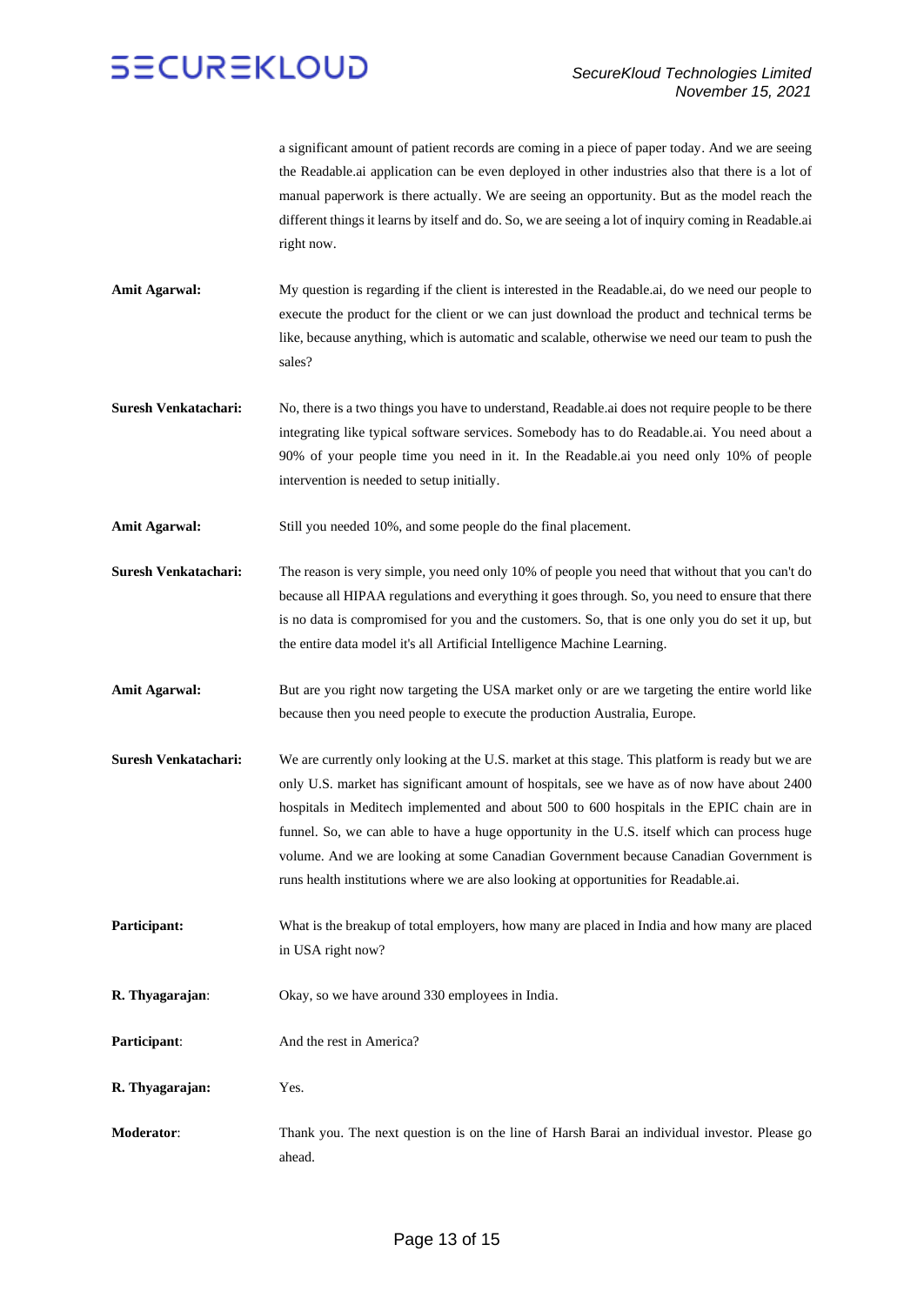- **Harsh Barai:** I just wanted to understand one thing, these platforms and products that we have the CloudEZ the DataEZ the Readable.ai, Blockchain etc. how is it different from what our competitors offer? And is it possible for us to get, multiple \$5 million \$10 million contracts so that the concerns that we have on revenue visibility goes away and the business starts throwing a lot of cash flows.
- **Suresh Venkatachari:** So, each platforms are very different, you asked a very large question Harish, actually. Readable,ai is all volume based, if the hospital handles 200,000 or 300,000 records monthly it will be like, you are processing about 3.6 million records. So, this can even grow, even if we charge, I can't disclose the charge right now, it can be able to bring a multi-million dollar opportunity.

Similarly, DataEZ pipelines which are very strong. When we built a DataEZ for customers, our average contract was around \$2 to \$3 million what we do, but when we do annuity recurring revenue stream, it will go from anywhere from \$300,000 to \$650,000 annually from a customer, because they will be signing up for multi-year and this is for only one data pipeline and they start adding additional data pipeline, they will be spending money. So, the growth factor will come in over a period of time as the adoptions getting higher. Software services, see if we are only focusing on software services consulting today, our revenue could be much higher, but that will be only leading 25% gross margin and obviously you have pressure on people cost, because people cost is increasing significantly. As you know, every market is adding that, but the platform our dependency on people will be lesser compared to the software services. So, we will see the more bigger contracts coming in. But again, DataEZ or CloudEZ all our subscription model is what we are pushing it.

- **Harsh Barai**: I am just trying to get to one point, is it possible for our company to grow from like, say, let's say \$40 million to \$300 million in four years, five years, is it possible? Is it scalable? Or is it something that will happen in its own manner, I mean, at a certain rate,
- **Suresh Venkatachari:** Basically, you will see growth, maybe three, four quarters from now, because that's where the peak of the adaption of SaaS platform will go fully. Right now, you are seeing very moderate growth actually or moderate, because we changed model. But yes, our goal is substantially higher, we are not giving a full guidance right now, but we will be giving guidance for NASDAQ in some point in time soon. So, will be able to see what we are seeing, but if you really look at it, our pipeline of orders is very high. So, the conversion rate has to be increased as the other conversion rate increase, then the overall revenue will simply grow.
- **Harsh Barai**: So, basically, you are saying that we differentiate ourselves with the competitors in a major way, is it correct my understanding.
- **Suresh Venkatachari:** Correct.
- **Moderator:** Thank you. The next question is from the line of Aniket Dogra, from Centrum Broking. Please go ahead.